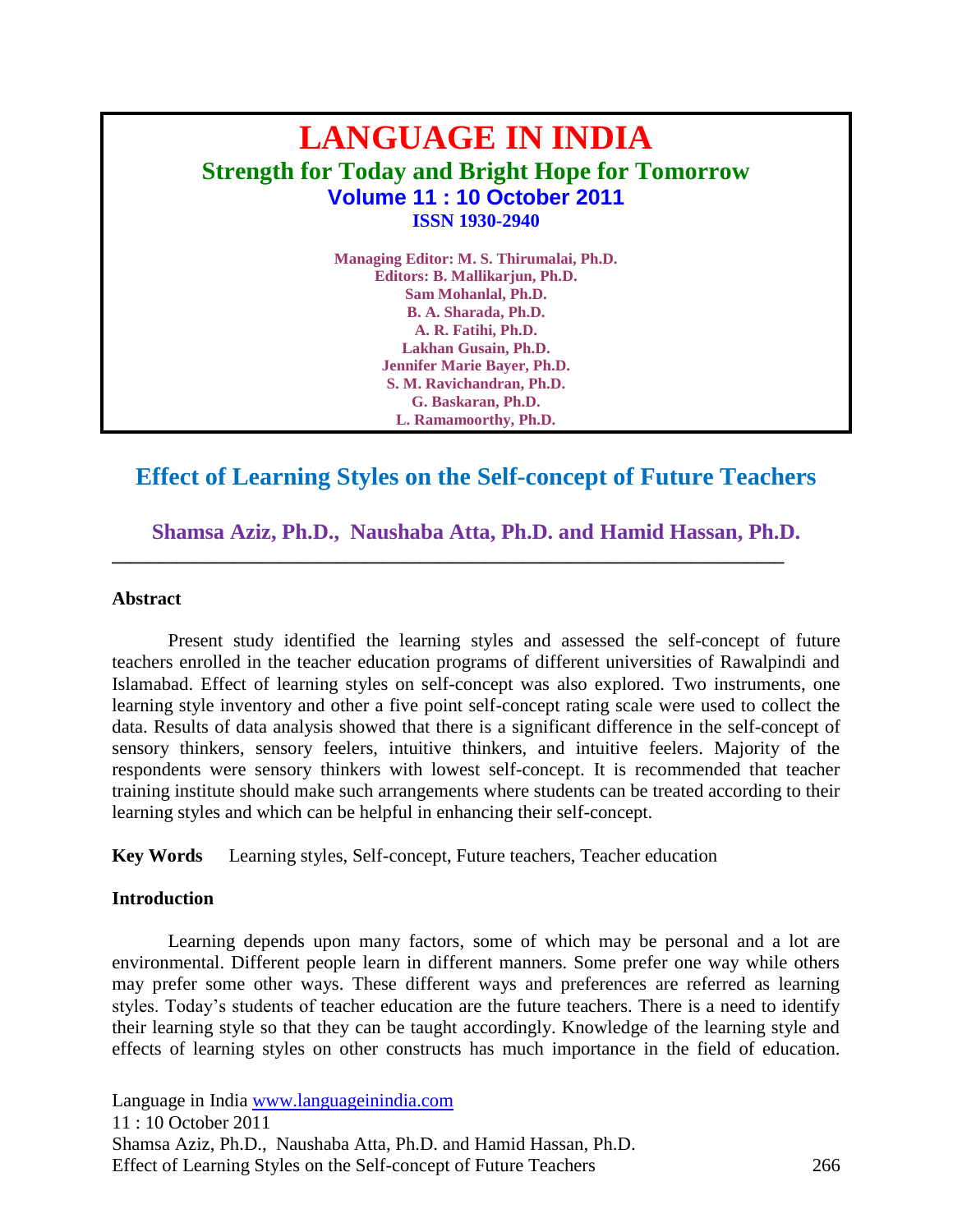Blackmore (1996) suggested that one of the first thing educators can do to aid learning process is to simply become aware of the fact that there are diverse learning styles in the population.

Self-concept is the one"s perception about his abilities and capabilities .If someone perceives himself as being able to perform certain task; the prospects of his success are higher than one who is not confident about his abilities. So it is also very essential to explore and enhance the self-concept of the future builders of the nation because it is an established fact that the persons having high self-concept can help in boasting the self-concept of the young ones especially who are being influenced by them in one or other way (may be students or own kids)

## **What is learning?**

Learning can be explained as how one observes the environment around him and how he reacts to the environment; these experiences brings change in one"s behavior This change in behavior can be labeled as learning. Educationists and psychologists defined learning in different ways. Rauf (2000) defines learning as it is not only acquiring knowledge and information but it is a wide and comprehensive concept which embraces the full education of a child in the widest possible world while according to Buskist and Carlson (1997) an adaptive process in which the tendency to perform a particular behavior is changed by experience.

## **Learning Styles**

Every individual learn in his own way that can be known as his learning style. Bennet (1990) stated that learning styles reflect generic coding, personality development, motivation and environmental adoption while Keefe (1979) was of the view that is the composite of cognitive, affective and physiological factors that serve as relatively stable indication of how a learner perceives, interacts and responds to the learning environment.

#### **Awareness of Learning Style**

Individuals differs in their learning styles, they prefer to learn in a variety of different ways. Each style of learning has its unique strength and weakness. If one is aware of his own learning style than it would seem logical to assume that process of learning can become effective. Rayners and Riding (1997) describe three stages of the awareness process of one"s learning style. Initially the person is unaware of his style gradually the person gains awareness of style and its possible implications in life. This leads to the self-actualization.

## **Models of Learning Styles**

Over the years psychologists and educationists have proposed different models to understand and explain the learning styles of individuals. Some important models are

## **Instructional and environmental model**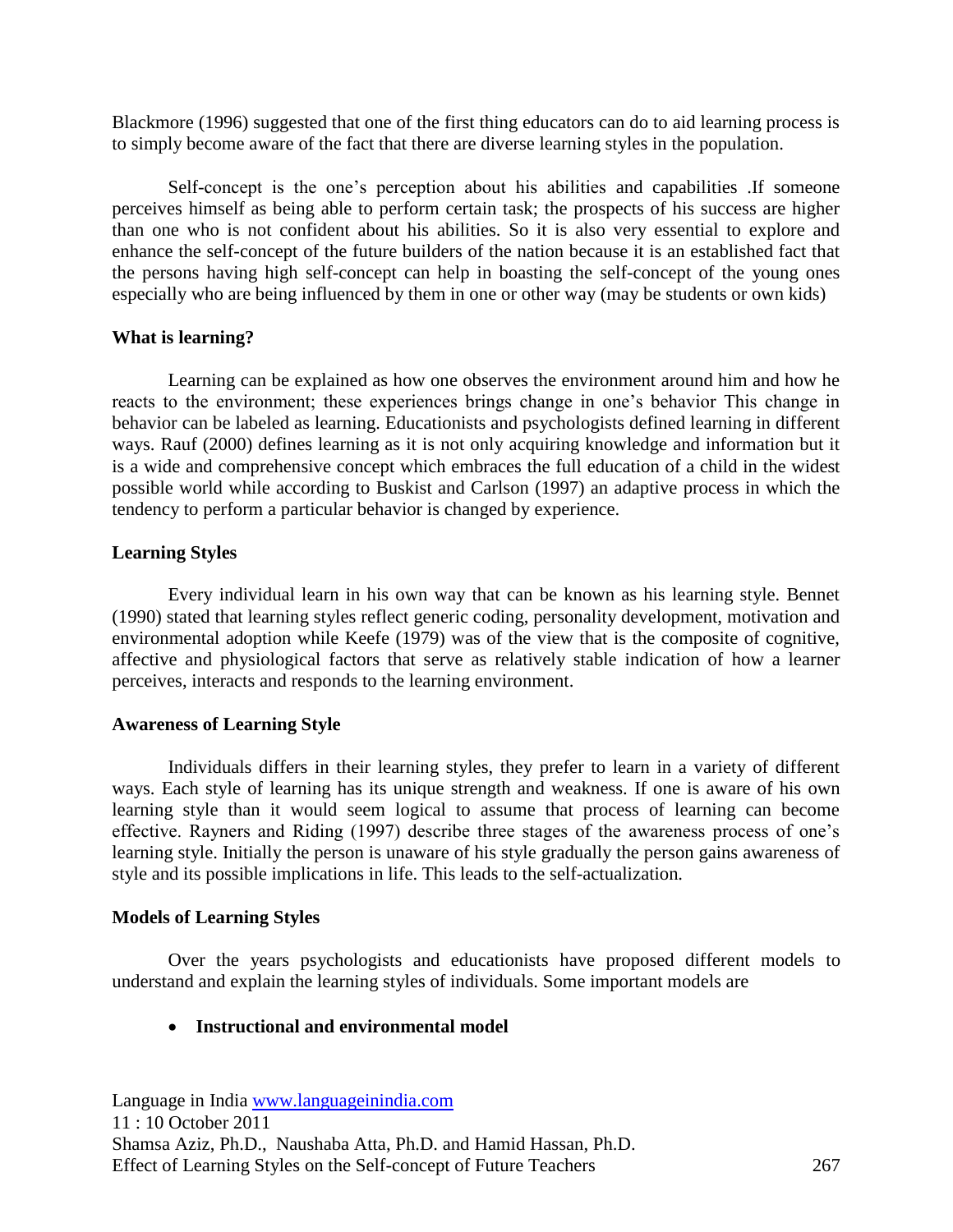Dunn & Dunn (1978) proposed the main theory of instructional and environmental preference and gave five learning styles i.e. environmental, emotional, sociological, physiological and psychological.

## **Social interaction mode**

According to this model there are six types of learners due to their learning styles; independent learners, dependent learners, collaborative learners, competitive learners, participant learners and avoidant learners

## **Information processing model**

Main theorist of this model is Kolb. Kolb (1976) claimed that there are four modes to identify types of learners which are converge learners, diverge learners, assimilator learners and accommodator learners.

# **Cognitive and personality model**

Witklan (1954) developed two broad categories of learners i.e. field dependent and field independent learners

## **Thoughtful educational model**

This model is given by Silver and Hanson. Silver and Hanson (1996) gave learning styles preference model with four styles labeled as mastery or sensory thinkers, interpersonal or sensory feelers, understanding or intuitive thinkers and self-expressive or intuitive feelers. These learning styles can be found in every person with varying degrees.

# **i) Sensory thinkers**

They like to complete their work in an organized and efficient manner. They tend to be neat, well organized and precise in their work. They need immediate feedback. They proffered step by step directions and clearly structured environment that focus on factual mastery of skills and an opportunity to apply them to something practical or demonstrate proficiency.

## **ii) Sensory feelers**

They are sensitive to their own and others' feelings. They prefer to learn about things that directly affect people's lives rather than facts or theories. They take a personal approach to learning. They work best when emotionally involved. They prefer cooperation to competition, needs assurance or praise that lets them know they are doing well. They are greatly influenced by the likes and dislikes of others

# **iii) Intuitive thinkers**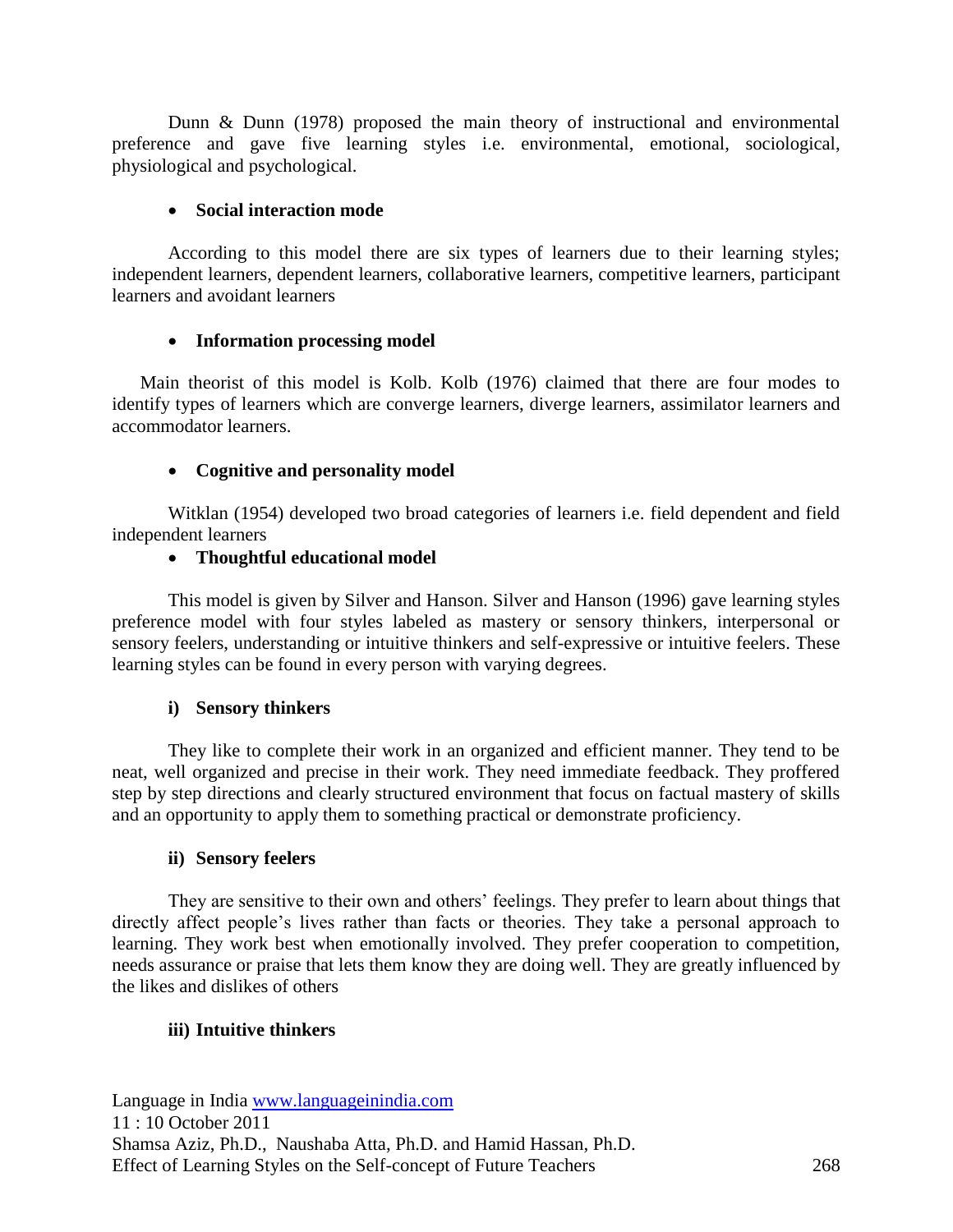They tend to be challenged intellectually and think things through for themselves. They are curious about ideas, like theory and complex problems. They approach learning in a logical, organized, systematic fashion. They are concerned about being correct and strive for perfection.

#### **iv) Intuitive feelers.**

They are the ones who dare to dream, are committed to their values, are open to alternatives and are constantly searching for new and unusual ways to express them. They are eager to explore ideas, generate new solutions to problems and discuss moral dilemmas. They are flexible in thoughts and actions. They are not likely to be disturbed by changes in routine and they are comfortable working with a minimum of directions.

#### **What is Self?**

Self is an Anglo Saxon word, which originally means same or identical. The answer to the question "who am I?" leads us towards the definition of self. The concept of self has originated with the origin of personality theories.

#### **Components of Self**

Vasta , Haith and Miller (1992) states that self is embedded in a system of interrelated processes, some that affect it and others that are affected by it. These processes have been identified as self-system. The self-system has been divided into three components.

- o Self-knowledge.
- o Self-evaluation.
- o Self-regulation.

#### **Self-concept**

It is at first a simplistic awareness of one self and one"s capacities generalized across all situations but as one grows older the self-concept becomes more complex and differentiated into sub facets that have to do with self in different situations

#### **Development of Self-concept**

Shavelson & Bolus (1982) describes that self-concept develops through constant selfevaluation in different situations. Children and students are always asking themselves; how I am doing? In the beginning they estimate by the reactions of parents and family members and by friends, school mates and teachers. In the later years when they make judgments, they compare their performance with their own standards and with performance of peers. .

#### **Factors Effecting the Development of self-Concept**

Factors which can affect the self-concept of individuals are learning, language, identification, social feedback, parent-child relationship, teacher pupil relationships, peer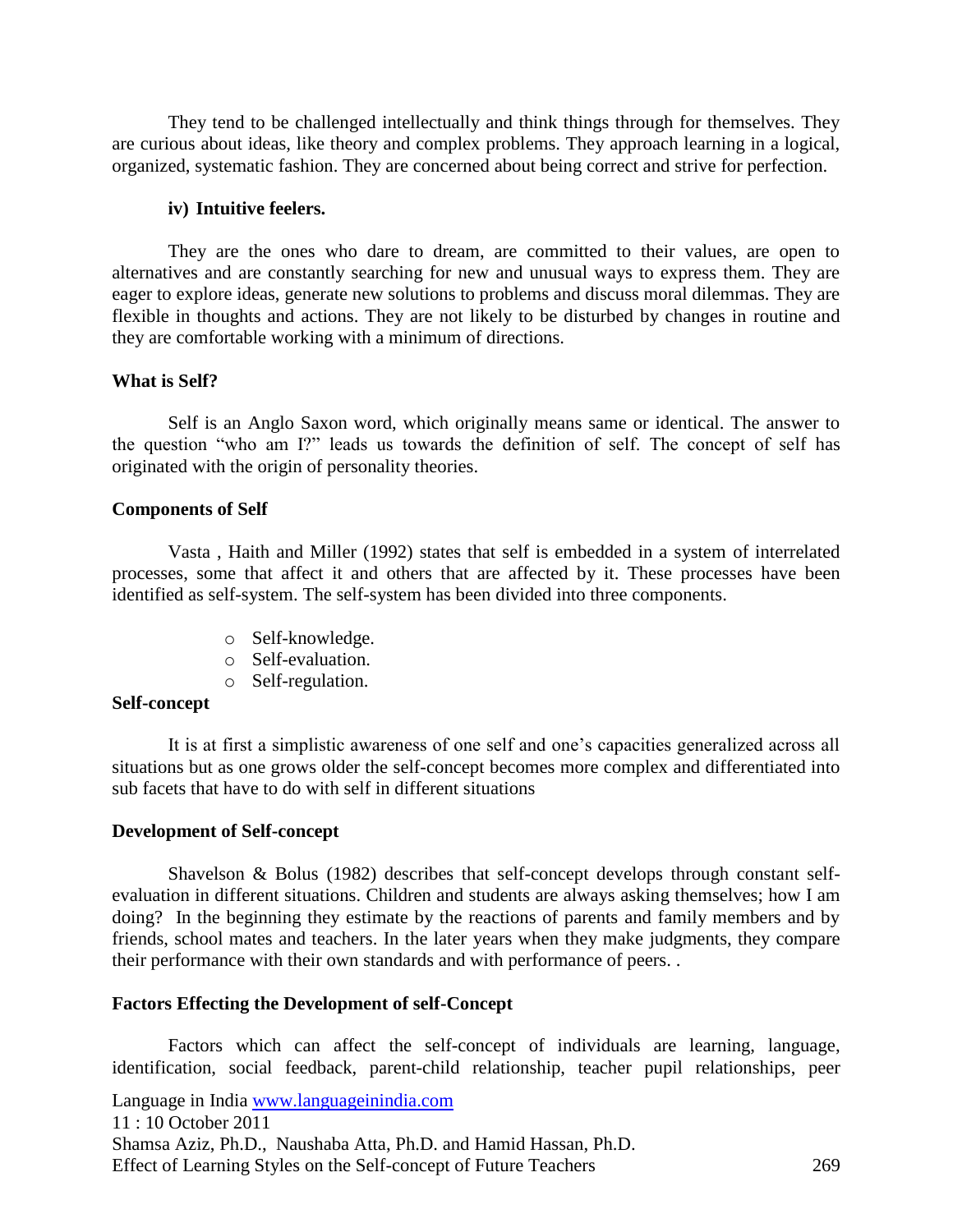relationships, physique, aptitude and temperament, personal success and failure or need for positive regard. Vasta., Haith & Miller (1992) is of the view that major determinant of students' self-concept is their academic performance; those who learn well obviously do well in studies  $\&$ develop high opinion of the competence, and poor performers develop low opinions. The feedback that they receive for their work and the way they interpret it also create positive effects on their self-images while Guay. Marsh & Boivin (2003) made a study to indicate that achievement has an effect on self-concept and academic self –concept has an effect on achievement. The results showed that as the children grow older their academic self-concept responses become more reliable, more stable and more strongly co related with academic achievement. Rehman (2001) also found correlation between self-concept scores and academic achievement of students.

Although achievement of students depends upon many factors but perhaps more important is the learning and its related aspects. August, Ryctlak & Felker (1975) carried out a study on 134 students of  $5<sup>th</sup>$  graders (72 females and 62 males) students. Findings of the research showed a significant relationship between children's self-concept and learning of verbal material. It was also concluded that children with high self-concept learned more effectively

Thomas (1990) gave a broader concept, he is of the opinion that overall self-concept is related to the scope of experience that one accumulates with oneself.

It is simply the duty of teacher educator to identify learning styles of the future teachers, level of their self-concept and any cause-effect relationship between the learning style and selfconcept, so that their learning potential as students and as future teachers can be enhanced by adopting different strategies matching their learning styles, and in turn increasing their selfconcept so they can become self-confident and effective future teachers as Showers (1992) states that individual with high self-esteem tend to focus on their strengths where as their low selfesteem counterparts are more likely to dwell on their negative qualities or weak nesses.

## **Methodology**

#### **Population**

All the students of teacher education programs in the different universities of Rawalpindi & Islamabad were the population of the study

#### **Sample**

All the available students on the day of data collection were included in the study, at the time of data cleaning it came into notice that there were some respondents did not provide the complete and proper information those were excluded from study .The actual sample size was 180.

#### **Instruments**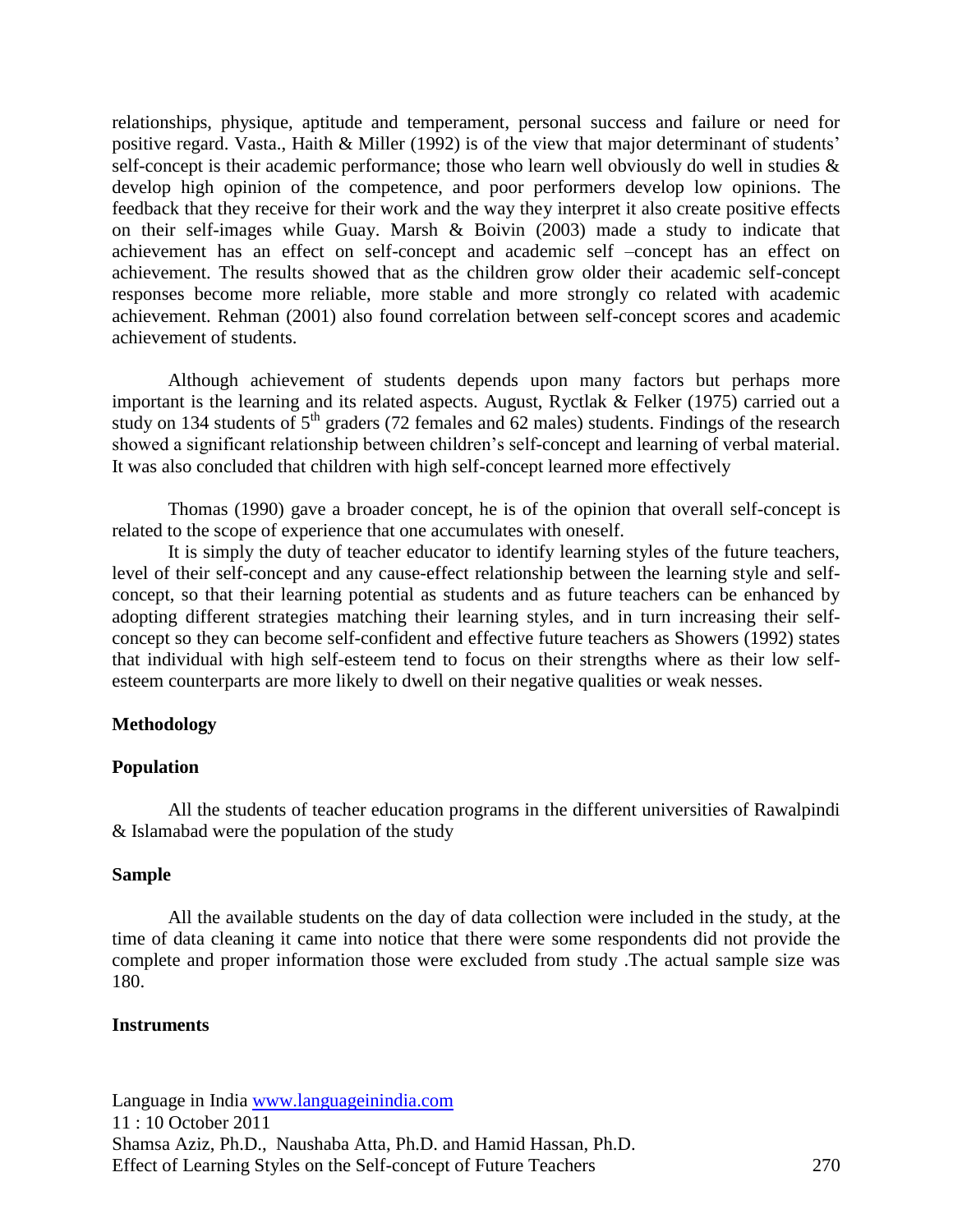Two instruments one preferred learning style inventory of Silver and Hanson (1996) and other a five point self-concept rating scale were administered to collect the data.

Learning style inventory was used to identify the proffered learning style of the sampled future teachers. This inventory was consisted upon 26 statements followed by four choices A, B. C & D .Every choice had four circles numbered 1 to 4. Respondents had to rank each and every choice in order so that they fill circle 1 for their first choice, circle 2 for second choice and so on. Ranking assigned to each choice had to be converted in to scores. A score of 5 "for first preference, 3 for second, 1 for third and zero for fourth was to be assigned. At the end scores for all A,B, C and D had to be summed up ,giving four scores for each individual indicating his scores for four learning styles i.e., mastery or sensory thinkers, interpersonal or sensory feelers, understanding or intuitive thinkers and self-expressive or intuitive feelers. Individual"s highest score out of these four scores showed his preferred learning style.

For analyzing the self-concept of future teachers a five point likert type 36 itemed comprising on six factors self-concept scale for adults of Stake (1994) was used. The six-factors were likeability, morality, task accomplishment, giftedness, power and vulnerability.

- 1. **Likeability** It pertains to qualities of interpersonal accessibility, the capacity to foster pleasant and enjoyable relation with others i.e. fun to be with, friendly, sociable, pleasant, warm and easy to talk to.
- 2. **Morality** It reflects qualities universally valued as good and virtuous; these qualities are not specific to national, religious or ethnic groups i.e. loyal, truthful, law-abiding, faithful, trustworthy and honest.
- 3. **Task accomplishment** Having good work habit, ability to manage, complete tasks efficiently and capably i.e. hard worker, productive, plans ahead, can concentrate well on a task, works efficiently and good at meeting deadlines.
- 4. **Giftedness** Having innate talents and natural ability, as distinguished from learned skills and achievements i.e. a natural talent, creative, has special talents, bright and ingenious and has innate ability.
- 5. **Power** Having qualities of strength, leadership and persuasiveness. Ability to influence others effectively i.e. dominant, strong, acts as a leader, powerful, aggressive and forceful.
- **6. Vulnerability** Self-criticalness, difficultly performing under pressure and tendency to feel criticized by others i.e. easily embarrassed, lacks confidence, self-conscious, easily rattled when people are watching, and makes mistakes when flustered, easily hurt and % of shared communality.

# **Data analysis**

| Group |     | <b>Mean</b> |       |       |       |       |       |                     |
|-------|-----|-------------|-------|-------|-------|-------|-------|---------------------|
|       |     | ┻           | M     | v     | T.A   | D     |       | S.C<br><b>Total</b> |
| S.T   | 109 | 23.10       | 27.60 | 18.94 | 20.60 | 15.73 | 22.44 | 128.41              |
| S.F   | 23  | 24.70       | 30.26 | 22.09 | 22.35 | 17.13 | 22.74 | 139.26              |

# **Table # 1 Descriptive statistics**

Language in India [www.languageinindia.com](http://www.languageinindia.com/)

11 : 10 October 2011

Shamsa Aziz, Ph.D., Naushaba Atta, Ph.D. and Hamid Hassan, Ph.D. Effect of Learning Styles on the Self-concept of Future Teachers 271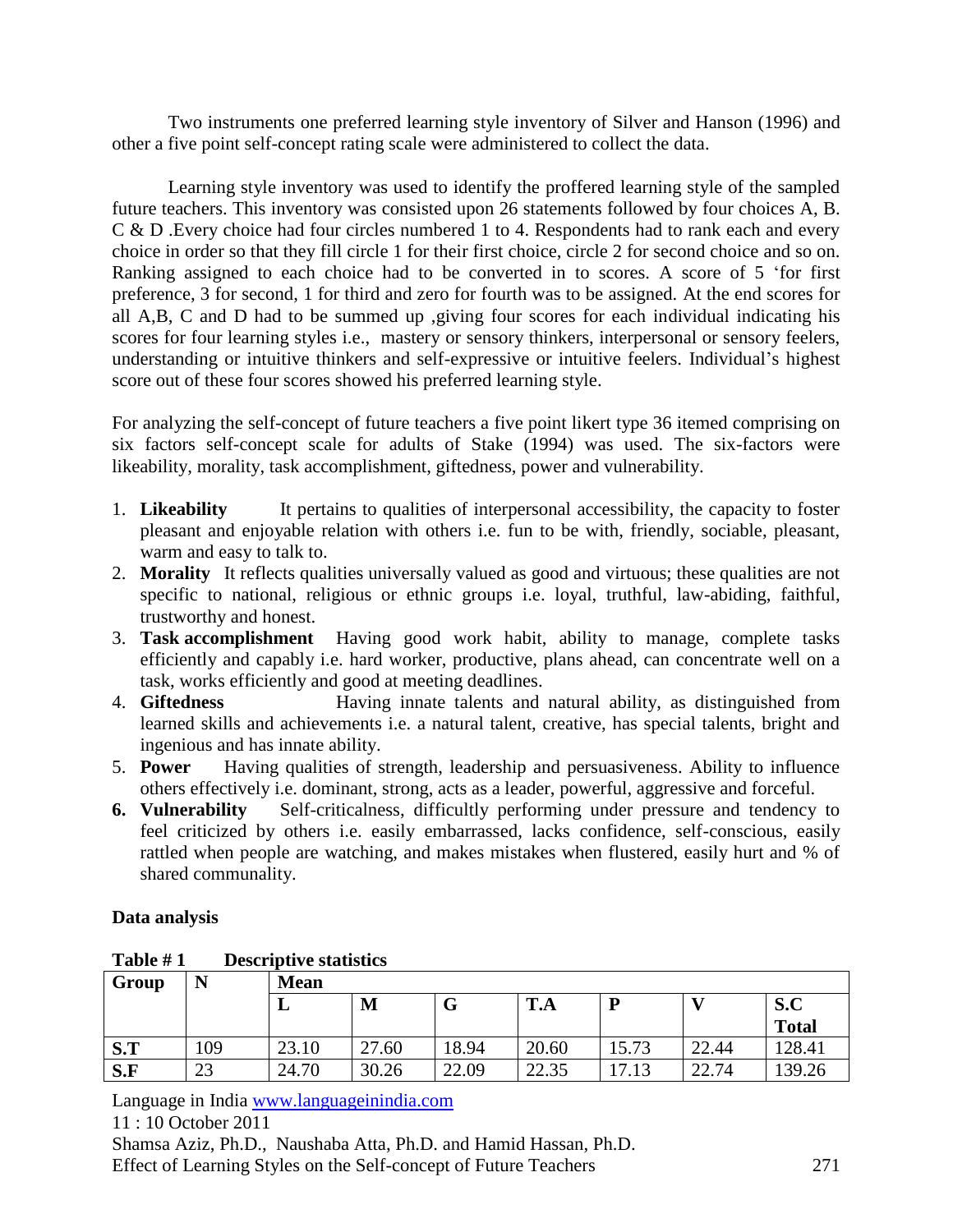| m<br>T. T | 20  | 23.30            | 30.10 | 20.60                  | 21.95                      | $^{\prime}.40$<br>$1 -$ | 22.10        | 135.45 |
|-----------|-----|------------------|-------|------------------------|----------------------------|-------------------------|--------------|--------|
| I.F       | 28  | 22.25<br>رے کی ب | 30.57 | 21.39<br>$\bigwedge$ 1 | 71<br>$\bigcap$ 1<br>21.71 | 16.46                   | 255<br>20.01 | 138.50 |
|           | 180 |                  |       |                        |                            |                         |              |        |

Sensory thinkers were in the greatest number among the sampled future teacher who had lowest mean score on self-concept scale and its sub scales except vulnerability while intuitive thinkers are least in number, Sensory feelers had highest score on self-concept and on likeability, giftedness and task accomplishment sub scales.

|                               |                          | <b>Sum</b><br><b>of</b> | df             | <b>Mean</b>   | $\mathbf{F}$ |      |
|-------------------------------|--------------------------|-------------------------|----------------|---------------|--------------|------|
|                               | <b>Between</b>           | <b>Squares</b>          |                | <b>Square</b> |              | Sig. |
| <b>Likability</b>             | Groups                   | 48.741                  | $\overline{3}$ | 16.247        | .732         | .534 |
|                               | Within<br>Groups         | 3904.209                | 176            | 22.183        |              |      |
|                               | Total                    | 3952.950                | 179            |               |              |      |
| <b>Morality</b>               | <b>Between</b><br>Groups | 325.981                 | 3              | 108.660       | 3.317        | .021 |
|                               | Within<br>Groups         | 5765.330                | 176            | 32.758        |              |      |
|                               | Total                    | 6091.311                | 179            |               |              |      |
| <b>Giftedness</b>             | <b>Between</b><br>Groups | 281.603                 | $\overline{3}$ | 93.868        | 4.498        | .005 |
|                               | Within<br>Groups         | 3672.974                | 176            | 20.869        |              |      |
|                               | Total                    | 3954.578                | 179            |               |              |      |
| <b>Task</b><br>accomplishment | <b>Between</b><br>Groups | 88.124                  | 3              | 29.375        | 1.627        | .185 |
|                               | Within<br>Groups         | 3178.120                | 176            | 18.058        |              |      |
|                               | Total                    | 3266.244                | 179            |               |              |      |
| <b>Power</b>                  | <b>Between</b><br>Groups | 74.320                  | 3              | 24.773        | 3.084        | .029 |
|                               | Within<br>Groups         | 1413.657                | 176            | 8.032         |              |      |
|                               | Total                    | 1487.978                | 179            |               |              |      |
| <b>Vulnerability</b>          | <b>Between</b><br>Groups | 172.469                 | 3              | 57.490        | 2.223        | .087 |
|                               | Within<br>Groups         | 4551.776                | 176            | 25.862        |              |      |
|                               | Total                    | 4724.244                | 179            |               |              |      |
| Self-concept<br><b>Total</b>  | <b>Between</b><br>Groups | 4032.143                | 3              | 1344.048      | 4.055        | .008 |

**Table # 2 Difference among different types of learners on self-concept**

Language in India [www.languageinindia.com](http://www.languageinindia.com/)

11 : 10 October 2011

Shamsa Aziz, Ph.D., Naushaba Atta, Ph.D. and Hamid Hassan, Ph.D. Effect of Learning Styles on the Self-concept of Future Teachers 272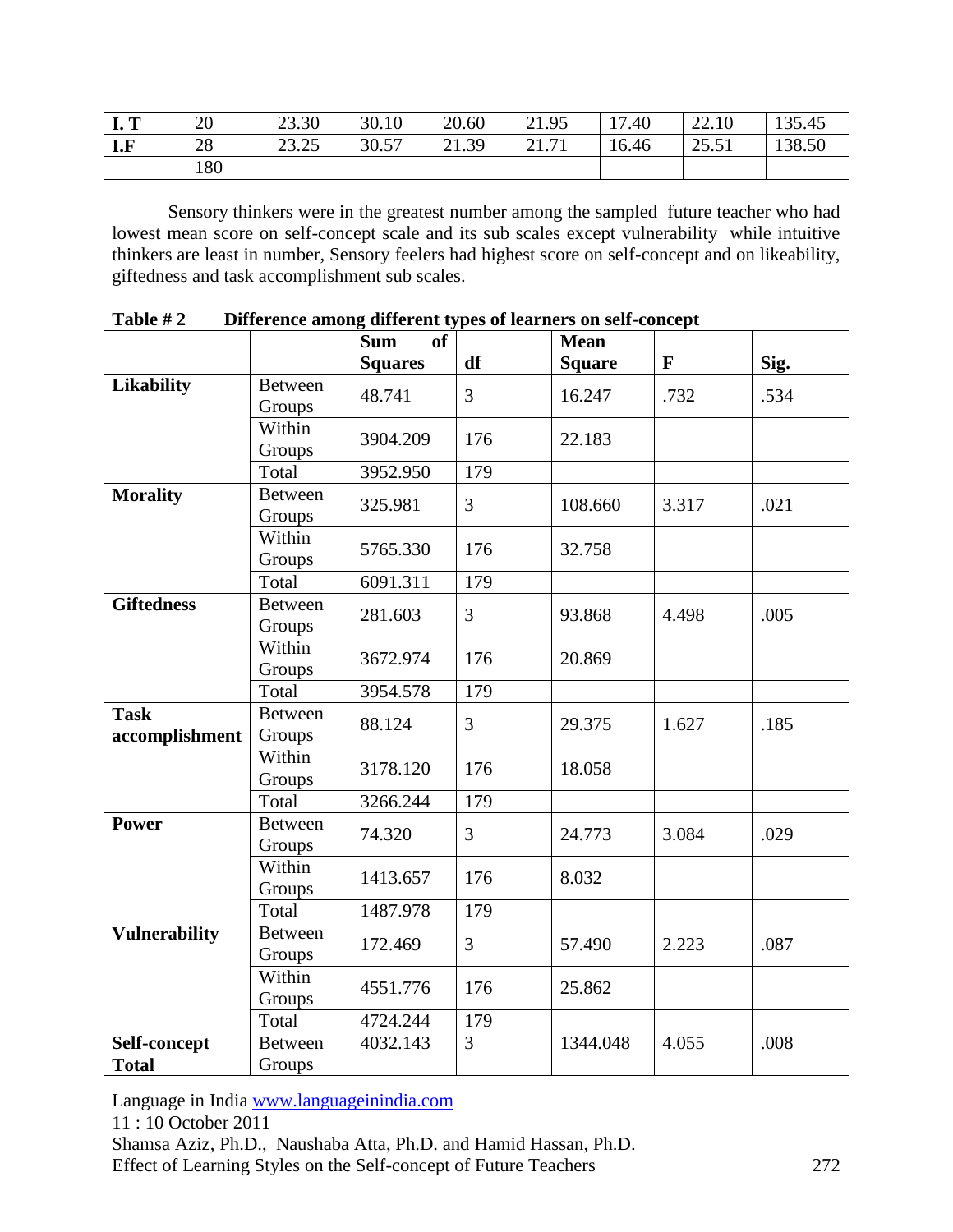| Within        | 58336.807 | 176 | 131.459 |  |
|---------------|-----------|-----|---------|--|
| <b>Groups</b> |           |     |         |  |
| Total         | 62368.950 | 179 |         |  |

There is a significant difference among the sensory thinkers, sensory feelers, intuitive thinkers and intuitive feelers on self-concept and three of its sub scales i.e morality, giftedness and power. While there is no significant difference on likeability, task accomplishment and vulnerability sub scales

As there were significant differences among the groups on different subscales and on self- concept scale so a Post-Hoc test LSD was run

| <b>Dependent</b><br>variable | <b>Learning Styles</b>   | <b>Mean Difference</b> | p value |
|------------------------------|--------------------------|------------------------|---------|
| Morality                     | <b>Sensory Thinker</b>   | 2.665                  | .044    |
|                              | V.S                      |                        |         |
|                              | <b>Sensory Feelers</b>   |                        |         |
|                              | <b>Sensory Thinker</b>   | 2.975                  | .15     |
|                              | V.S                      |                        |         |
|                              | <b>Intuitive Feelers</b> |                        |         |
| Giftedness                   | <b>Sensory Thinker</b>   | 3.142                  | .003    |
|                              | V.S                      |                        |         |
|                              | <b>Sensory Feelers</b>   |                        |         |
|                              | <b>Sensory Thinker</b>   | 2.448                  | .012    |
|                              | V.S                      |                        |         |
|                              | intuitive Feelers        |                        |         |
| Power                        | <b>Sensory Thinker</b>   | 1.396                  | .033    |
|                              | V.S                      |                        |         |
|                              | <b>Sensory Feelers</b>   |                        |         |
|                              | <b>Sensory Thinker</b>   | 1.666                  | .017    |
|                              | V.S                      |                        |         |
|                              | <b>Intutive Thinker</b>  |                        |         |
| Self-concept Total           | <b>Sensory Thinker</b>   | 10.848                 | .010    |
|                              | V.S                      |                        |         |
|                              | <b>Sensory Feelers</b>   |                        |         |
|                              | <b>Sensory Thinker</b>   | 10.087                 | .010    |
|                              | V.S                      |                        |         |
|                              | <b>Intutive Feelers</b>  |                        |         |

**Table # 3 Multiple comparison on self-concept**

Results of Post-Hoc test showed that the sensory feelers are significantly different from intuitive thinkers and sensory feelers

# **Findings**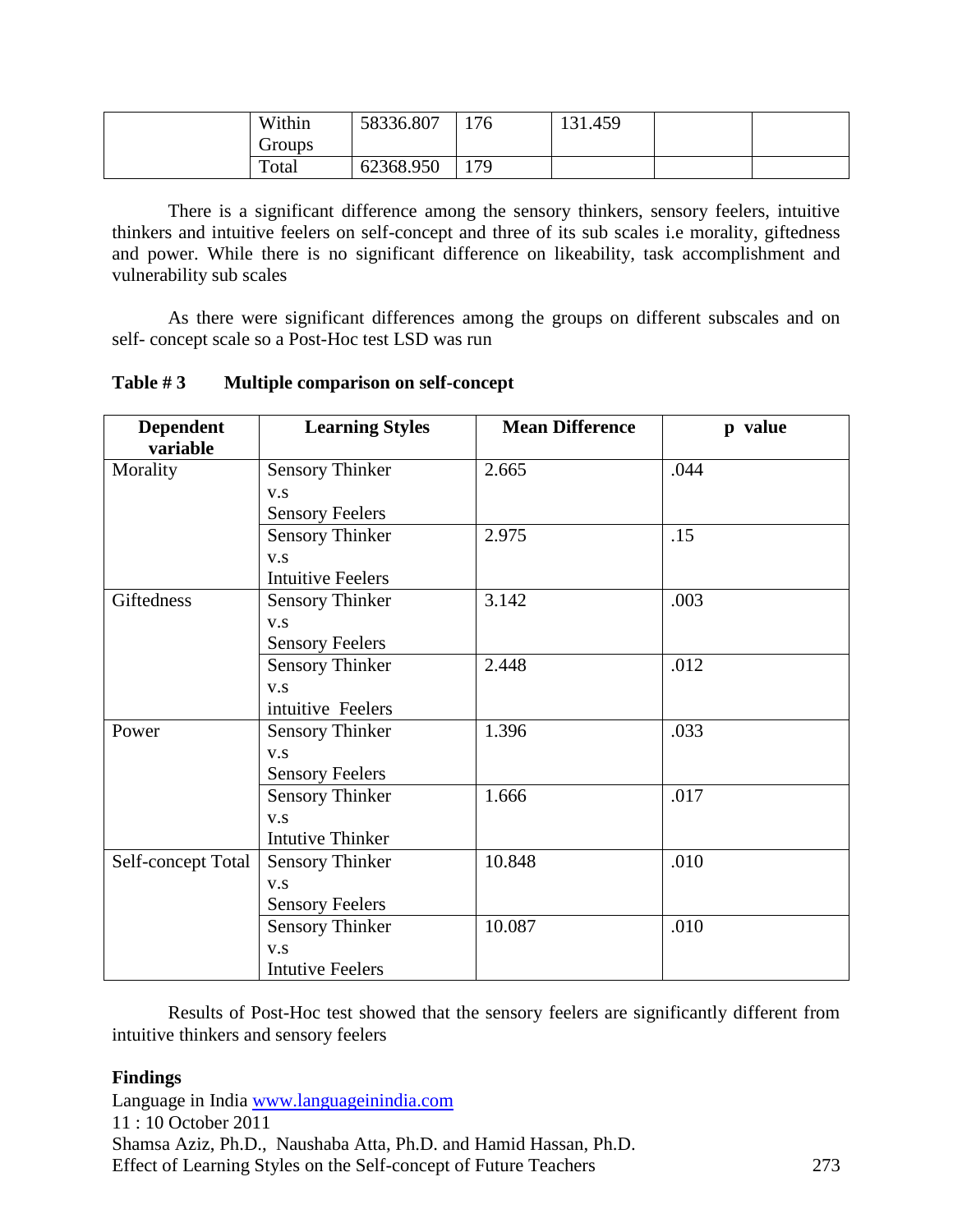- More than 50% future teachers were sensory thinkers
- Highest mean scores on self-concept is of sensory feelers while lowest mean score is of sensory thinkers
- There is a significant difference among the four groups on morality, giftedness and power subscales of self-concept
- There is a significant difference among the four groups on self-concept total scores
- Sensory thinkers are significantly different from sensory feelers and intuitive feelers on morality, giftedness, power and self-concept total

## **Conclusions**

- Future teachers are mostly sensory thinkers and they are significantly different from sensory feelers and intuitive feelers
- Sensory thinkers have lowest self-concept

## **Discussion and Recommendations**

It is concluded from the research that majority of the future teachers are sensory thinkers with lowest self-concept, so there is a need to increase their self-concept. As sensory thinkers are organized and need immediate feedback along step by step directions and structured environment, they focus on factual mastery of skills and an opportunity to demonstrate proficiency therefore it is recommended that teacher education institute may provide structured environment, curriculum should be skill based and there must be maximum opportunities for the practical application and demonstration of these skills. It is also recommended that teacher educators should provide directions and step wise instructions. There must be an immediate feedback along instructions for improvement. Environment of educational institutions should be maintained in such away by the teacher educators and administration which encourages the future teachers, by highlighting their achievements especially their acquired and demonstrated skills (both job related and other life skills) through educational exhibitions, seminars, workshops etc. All these activities on the part of teacher education institutions, curriculum developers and teacher educators will increase the self-concept of future teacher.

**=========================================================== References**

- August, Gerald.J, Ryctlak, Joseph. F. & Felker , Donald, W. (1975) Journal of Educational Psychology. Vol 67 (6) 801-806.
- Bennet, S. I. ,( 1990), Comprehensive Multicultural Education. Theory and Practice Bostan: Ally & Bacon.
- Blackmore, J. (1996). Pedagogy: Learning styles [Online]. Available: <http://granite.cyg.net/~jblackmo/diglib/styl-a.html>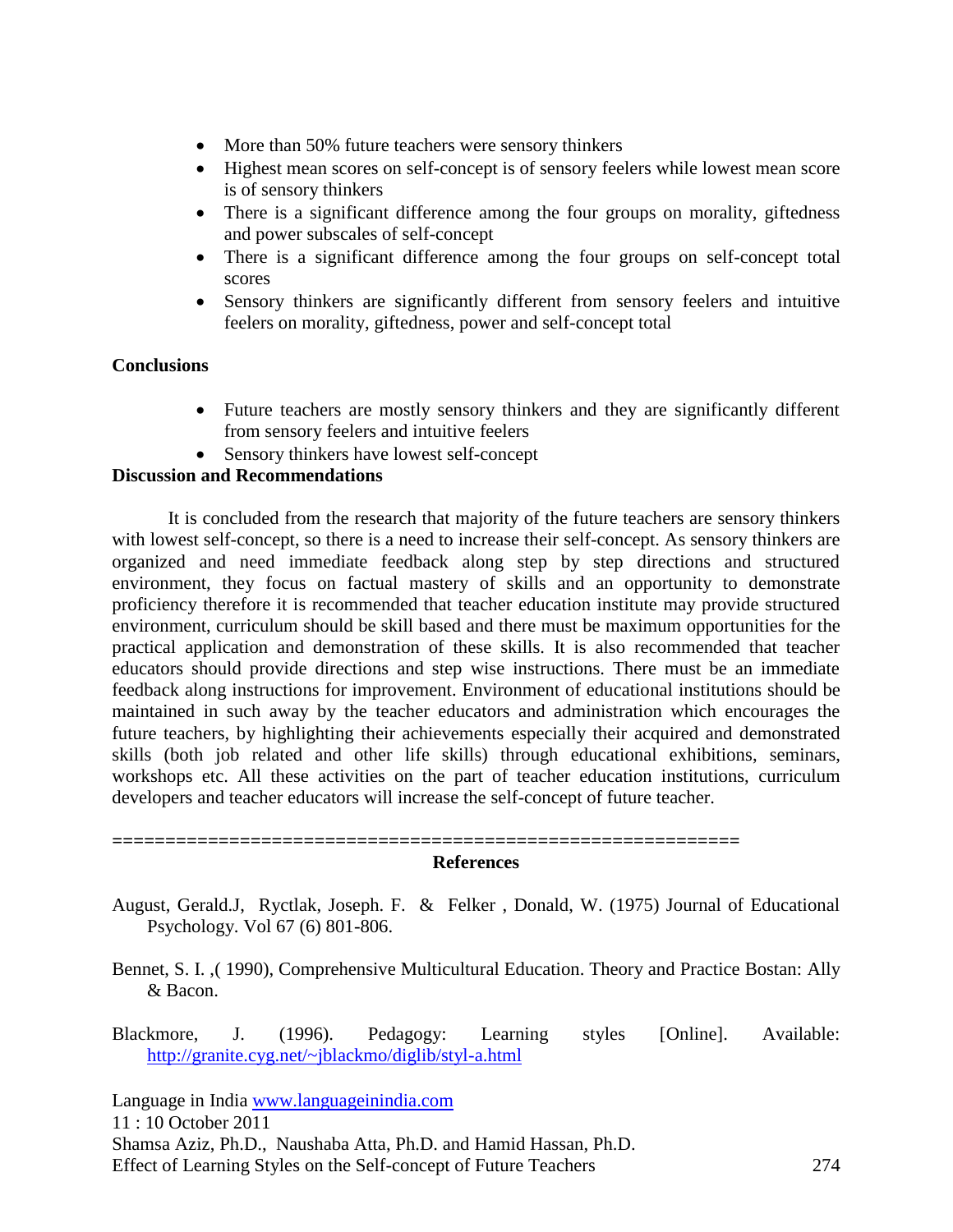Buskist, William. , & Carlson, R. Neil. , (1997), Psychology  $(5<sup>th</sup>$  edition), USA.

- Dunn, R. , & Dunn, K. , (1978), Teaching Students Through Their Individual Learning Styles, Reston: Reston
- Guay, F, Marsh H.W &Boivin, M .(2003) Academic self-concept and academics Achievement: Developmental perspectives on their causal ordering. *Educational Psychology*, 95, 124-135.
- Keefe, J. , (1979), Learning Style: An Overview, Reston: National Association of Secondary School Principals
- Kolb, D. A. ,(1976), Learning Style Inventory: Technical Manual, Bostan: Mass McBer and Company
- Rauf, Abdul. ,(2000), Educational Psychology, Lahore: Carvan Book House
- Rayner, S. ,& Rising, R. , (1997), Towards a Categorization of Cognitive Styles and Learning Styles, Educational Psychology 17(1), 5-27.
- Rehman, A (2001) .*A Study of Relationship of Self–Concept with Classroom Environment, Gender role, Cognitive development and academic achievement of the Students at secondary School.* (.unpublished doctoral thesis).AIOU Islamabad
- Shavelson, R.J & Bolus, R. (1982). Self-concept. The Interplay of theory and Methods. Educational *Psychology*, 74,3-17
- Showers. (1992). Compartmentalization of positive and negative self knowledge: keeping bad apples out of the bunch. *Journal of personality and social psychology. 62, 1036-1049.*
- Silver*, H. F. ,& Hanson, J. R. , (1996), Learning Styles And Strategies, N.J: Thoughtful Educational press*
- Stake, J.E. (1994) . Developments and validation of the six factor self-concept scale for Adults. *Educational and Psychological Measurement*, 54, 56-71.
- Thomas, R. M. (1990). *The Encyclopedia of Human Development and Education*. Oxford. Pergamon
- Vasta, R, Haith, M & Miller, S. A. (1992). *Child Psychology*. NewYork : Jhon Wiley & Sons.
- Witkan, H. A. ,(1954), Personality Through Perception: An Experimental and Clinical Study, Westport: Greenwood Press

==========================================================

Shamsa Aziz, Ph.D. International Islamic University Islamabad